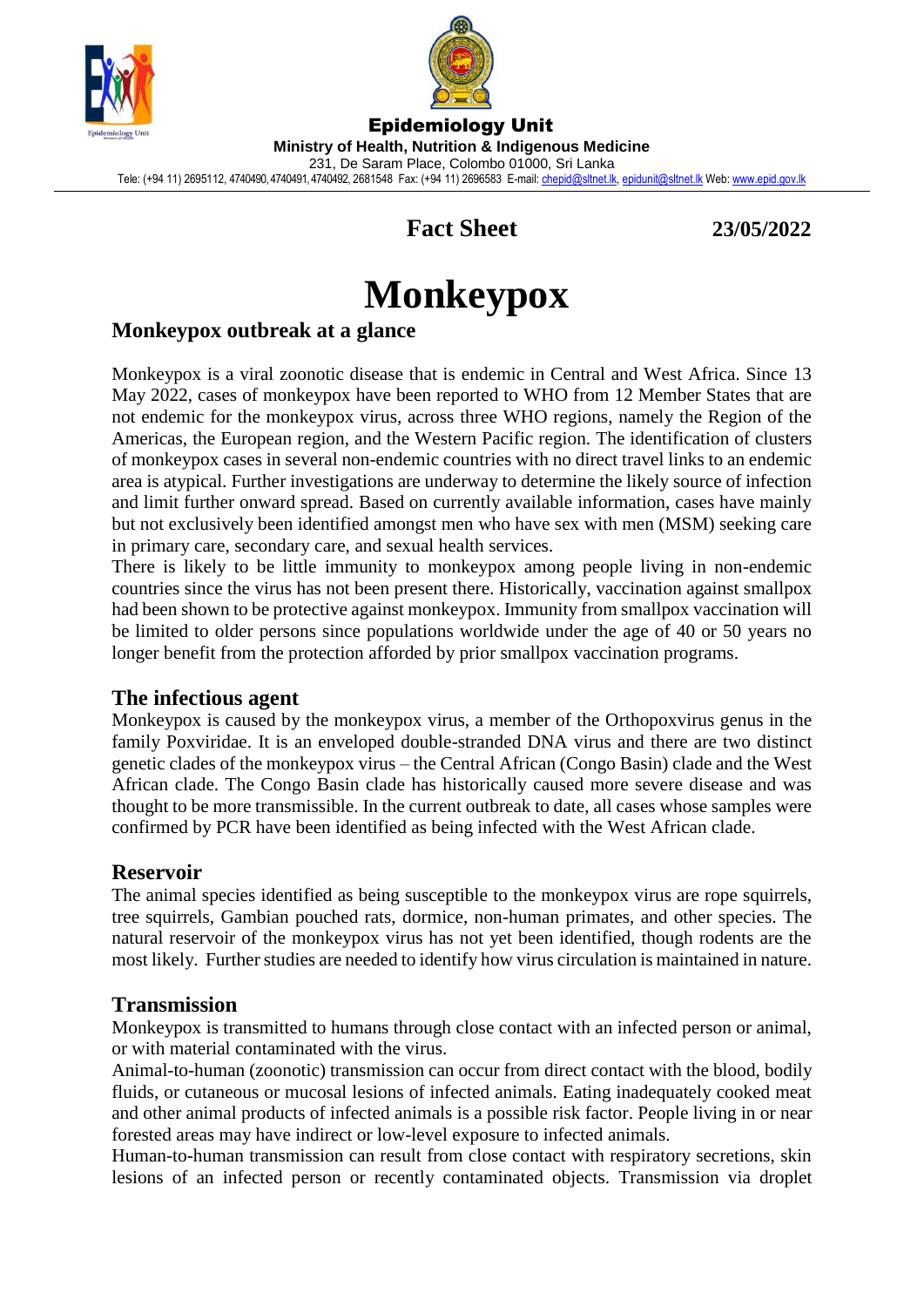respiratory particles usually requires prolonged face-to-face contact, which puts health workers, household members and other close contacts of active cases at greater risk. Transmission can also occur via the placenta from mother to fetus (which can lead to congenital monkeypox) or during close contact during and after birth. While close physical contact is a well-known risk factor for transmission, it is unclear at this time if monkeypox can be transmitted specifically through sexual transmission routes. Studies are needed to better understand this risk.

## **Incubation period**

The incubation period (interval from infection to onset of symptoms) of monkeypox is usually from 6 to 13 days but can range from 5 to 21 days.

## **Symptoms**

Monkeypox is usually a self-limited disease with symptoms lasting from 2 to 4 weeks. Severe cases can occur. In recent times, the case fatality ratio has been around 3-6%. The infection can be divided into two periods:

- the invasion period (lasts between 0-5 days) characterized by fever, intense headache, lymphadenopathy (swelling of the lymph nodes), back pain, myalgia (muscle aches) and intense asthenia (lack of energy). Lymphadenopathy is a distinctive feature of monkeypox compared to other diseases that may initially appear similar (chickenpox, measles, smallpox)
- the skin eruption usually begins within 1-3 days of appearance of fever. The rash tends to be more concentrated on the face and extremities rather than on the trunk. It affects the face (in 95% of cases), and palms of the hands and soles of the feet (in 75% of cases). Also affected are oral mucous membranes (in 70% of cases), genitalia (30%), and conjunctivae (20%), as well as the cornea. The rash evolves sequentially from macules (lesions with a flat base) to papules (slightly raised firm lesions), vesicles (lesions filled with clear fluid), pustules (lesions filled with yellowish fluid), and crusts which dry up and fall off. The number of lesions varies from a few to several thousand. In severe cases, lesions can coalesce until large sections of skin slough off.

Severe cases occur more commonly among children and are related to the extent of virus exposure, patient health status and nature of complications. Underlying immune deficiencies may lead to worse outcomes. Complications of monkeypox can include secondary infections, bronchopneumonia, sepsis, encephalitis, and infection of the cornea with ensuing loss of vision. The extent to which asymptomatic infection may occur is unknown.

## **Clinical diagnosis**

The clinical differential diagnosis that must be considered includes other rash illnesses, such as chickenpox, measles, bacterial skin infections, scabies, syphilis, and medication-associated allergies. Lymphadenopathy during the prodromal stage of illness can be a clinical feature to distinguish monkeypox from chickenpox or smallpox.

## **Laboratory diagnosis**

Confirmation of monkeypox depends on the type and quality of the specimen and the type of laboratory test. Polymerase chain reaction (PCR) is the preferred laboratory test given its accuracy and sensitivity. For this, optimal diagnostic samples for monkeypox are from skin lesions – the roof or fluid from vesicles and pustules, and dry crusts. Where feasible, biopsy is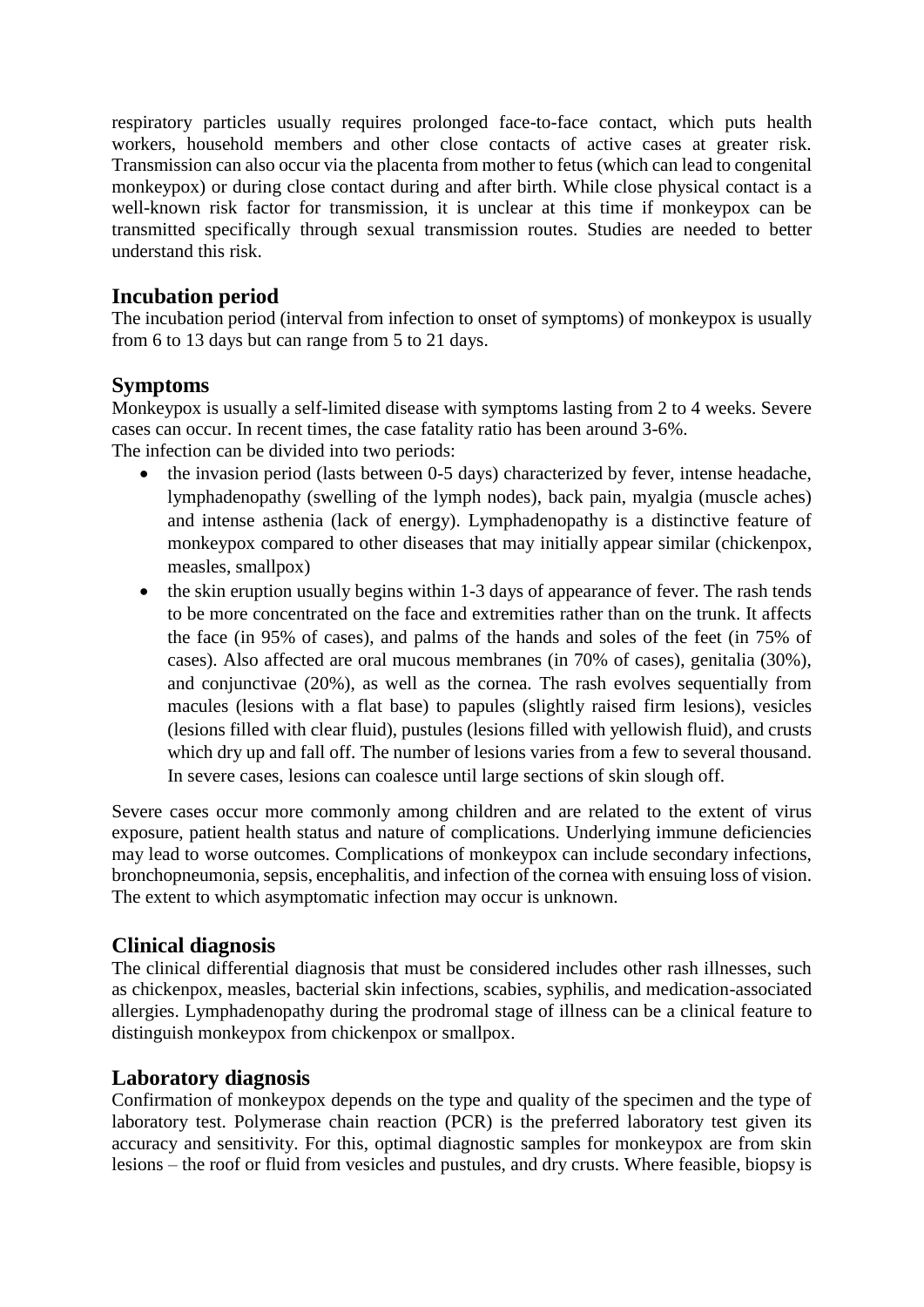an option. Lesion samples must be stored in a dry, sterile tube (no viral transport media) and kept cold. PCR blood tests are usually inconclusive because of the short duration of viremia relative to the timing of specimen collection after symptoms begin and should not be routinely collected from patients.

As orthopoxviruses are serologically cross-reactive, antigen and antibody detection methods do not provide monkeypox-specific confirmation. Serology and antigen detection methods are therefore not recommended for diagnosis or case investigation where resources are limited.

Retrospective cases cannot be laboratory confirmed; however, serum from retrospective cases can be collected and tested for anti-orthopox virus antibodies to aid in their case classification.

## **Treatment**

Clinical care for monkeypox should be fully optimized to alleviate symptoms, manage complications and prevent long-term sequelae. Patients should be offered fluids and food to maintain adequate nutritional status. Secondary bacterial infections should be treated as indicated.

While one vaccine (MVA-BN) and one specific treatment (tecovirimat) were approved for monkeypox, in 2019 and 2022 respectively, these countermeasures are not yet widely available.

## **Prevention**

#### Reducing the risk of human-to-human transmission

Surveillance and rapid identification of new cases is critical for outbreak containment. During human monkeypox outbreaks, close contact with infected persons is the most significant risk factor for monkeypox virus infection. Health workers and household members are at a greater risk of infection. Health workers caring for patients with suspected or confirmed monkeypox virus infection, or handling specimens from them, should implement standard infection control precautions. If possible, persons previously vaccinated against smallpox should be selected to care for the patient.

Samples taken from people and animals with suspected monkeypox virus infection should be handled by trained staff working in suitably equipped laboratories. Patient specimens must be safely prepared for transport with triple packaging in accordance with WHO guidance for the transport of infectious substances.

#### Reducing the risk of zoonotic transmission

Over time, most human infections have resulted from a primary, animal-to-human transmission. Unprotected contact with wild animals, especially those that are sick or dead, including their meat, blood and other parts must be avoided. Additionally, all foods containing animal meat or parts must be thoroughly cooked before eating.

#### Preventing monkeypox through restrictions on animal trade

Some countries have put in place regulations restricting the importation of rodents and nonhuman primates. Captive animals that are potentially infected with monkeypox should be isolated from other animals and placed into immediate quarantine. Any animals that might have come into contact with an infected animal should be quarantined, handled with standard precautions and observed for monkeypox symptoms for 30 days.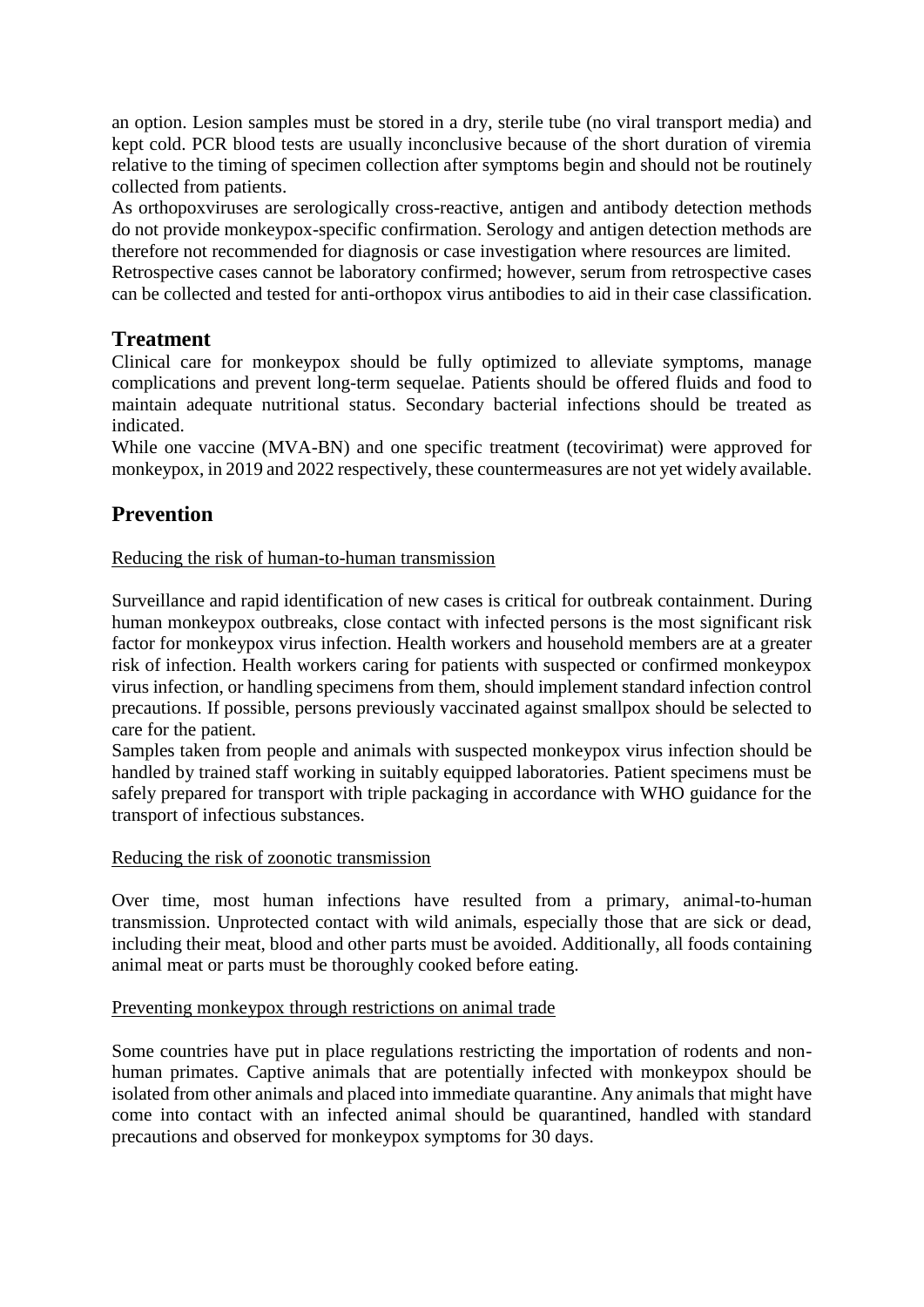#### Vaccination

Vaccination against smallpox was demonstrated through several observational studies to be about 85% effective in preventing monkeypox. Thus, prior smallpox vaccination may result in milder illness. Evidence of prior vaccination against smallpox can usually be found as a scar on the upper arm. At the present time, the original (first-generation) smallpox vaccines are no longer available to the general public.

## **Public health response**

Contact tracing is a key public health measure to control the spread of infectious disease pathogens such as monkeypox virus. It allows for the interruption of transmission and can also help people at a higher risk of developing severe disease to more quickly identify their exposure, so that their health status can be monitored and they can seek medical care faster if they become symptomatic. In the current context, as soon as a suspected case is identified, contact identification and contact tracing should be initiated. Case patients should be interviewed to elicit the names and contact information of all such persons. Contacts should be notified within 24 hours of identification.

Any patient with suspected monkeypox should be investigated and if confirmed, isolated until their lesions have crusted, the scab has fallen off and a fresh layer of skin has formed underneath.

In non-endemic countries, one case is considered an outbreak. Because of the public health risks associated with a single case of monkeypox, clinicians should report suspected cases immediately to national or local public health authorities regardless of whether they are also exploring other potential diagnoses. Cases should be reported immediately, according to the case definitions below. Probable and confirmed cases should be reported immediately to WHO through IHR national focal points (NFPs) under the International Health Regulations (IHR 2005).

The current case definitions as of 21 May 2022 are as follows. Case definitions will be updated as necessary.

## **Suspected case:**

A person of any age presenting in a monkeypox non-endemic country with an unexplained acute rash AND one or more of the following signs or symptoms, since 15 March 2022:

Headache, Acute onset of fever (>38.5oC), Myalgia, Back pain, Asthenia, Lymphadenopathy AND

for which the following common causes of acute rash do not explain the clinical picture: varicella zoster, herpes zoster, measles, herpes simplex, bacterial skin infections, disseminated gonococcus infection, primary or secondary syphilis, chancroid, lymphogranuloma venereum, granuloma inguinale, molluscum contagiosum, allergic reaction (e.g., to plants); and any other locally relevant common causes of papular or vesicular rash.

#### **Probable case:**

A person meeting the case definition for a suspected case. AND

One or more of the following:

 has an epidemiological link (face-to-face exposure, including health care workers without eye and respiratory protection; direct physical contact with skin or skin lesions, including sexual contact; or contact with contaminated materials such as clothing,